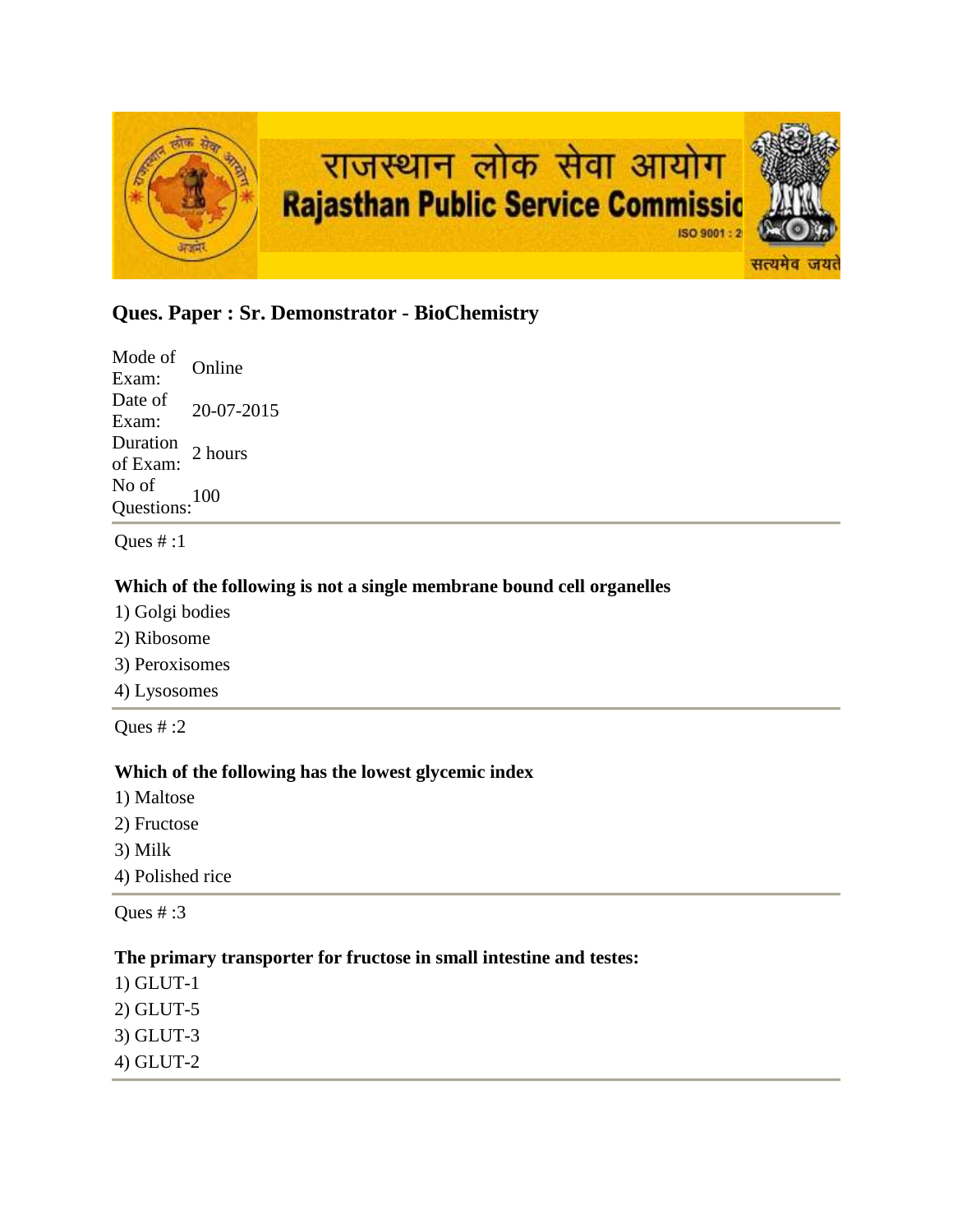#### **The patients excrete milky urine in disorder**

- 1) Ketonuria
- 2) Chyluria
- 3) Lactosuria
- 4) Galactosuria

Ques # :5

# **Lysolecithin is formed from lecithin by the action of**

- 1) Phospholipase A1
- 2) Phospholipase A2
- 3) Phospholipase C
- 4) Phospholipase D

Ques # :6

### **Which of the following is considered as a dignostic marker for early apoptotis**

- 1) Cardiolipin
- 2) Gangliosides
- 3) Cephalin
- 4) Aryl Sulphate

Ques # :7

#### **Allosteric inhibitor of gultamate dehydrogenase enzyme is**

- 1) AMP
- 2) ATP
- 3) GMP
- 4) ADP

Ques # :8

# **Ubiquitin is required for**

- 1) Lysosomal degradation of proteins
- 2) Synthesis of ubiquinone
- 3) Cytosolic degradation of proteins
- 4) Synthesis of urea

Ques # :9

### **The commited step in biosynthesis of pyrimidine is catalysed by**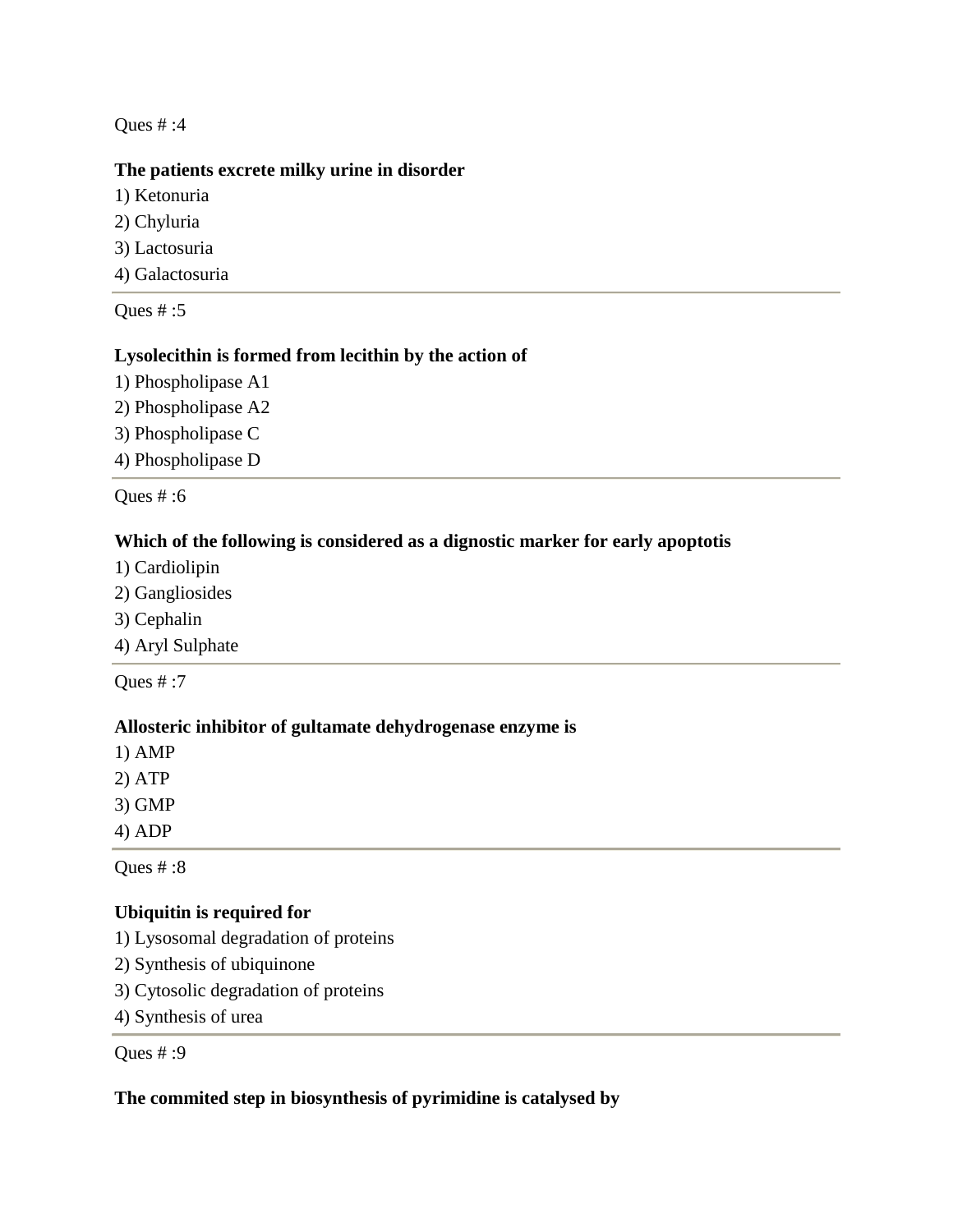1) dihydrorotase

- 2) dihydrorotase dehydrogenase
- 3) Carbamoylphosphate synthetase
- 4) Aspartate transcarbamoylase

Ques # :10

### **Which of the following has the strongest tendency to gain electrons**

- 1) Co Enzyme Q
- 2) Cytochrome C
- 3) NAD
- 4) Oxygen

Ques # :11

# **Acetyl CoA is an allosteric inhibitor of:**

- 1) Succinate dehydrogenase
- 2) Malate dehydrogenase
- 3) Pyruvate dehydrogenase
- 4) Isocitrate dehydrogenase

Ques # :12

# **Normal anion gap in plasma is about**

- 1) 15 mEq/L
- 2) 10 mEq/L
- 3) 5 mEq/L
- 4) 0 mEq/L

Ques # :13

#### **pKa of dehydrogen phosphate is**

- 1) 5.8 2) 6.1 3) 6.8
- 4) 7.1

Ques # :14

#### **Hypo-osmotic dehydration is the condition seen in :**

1) Hypernatremia

- 2) Hyponatremia
- 3) Pulmonary edema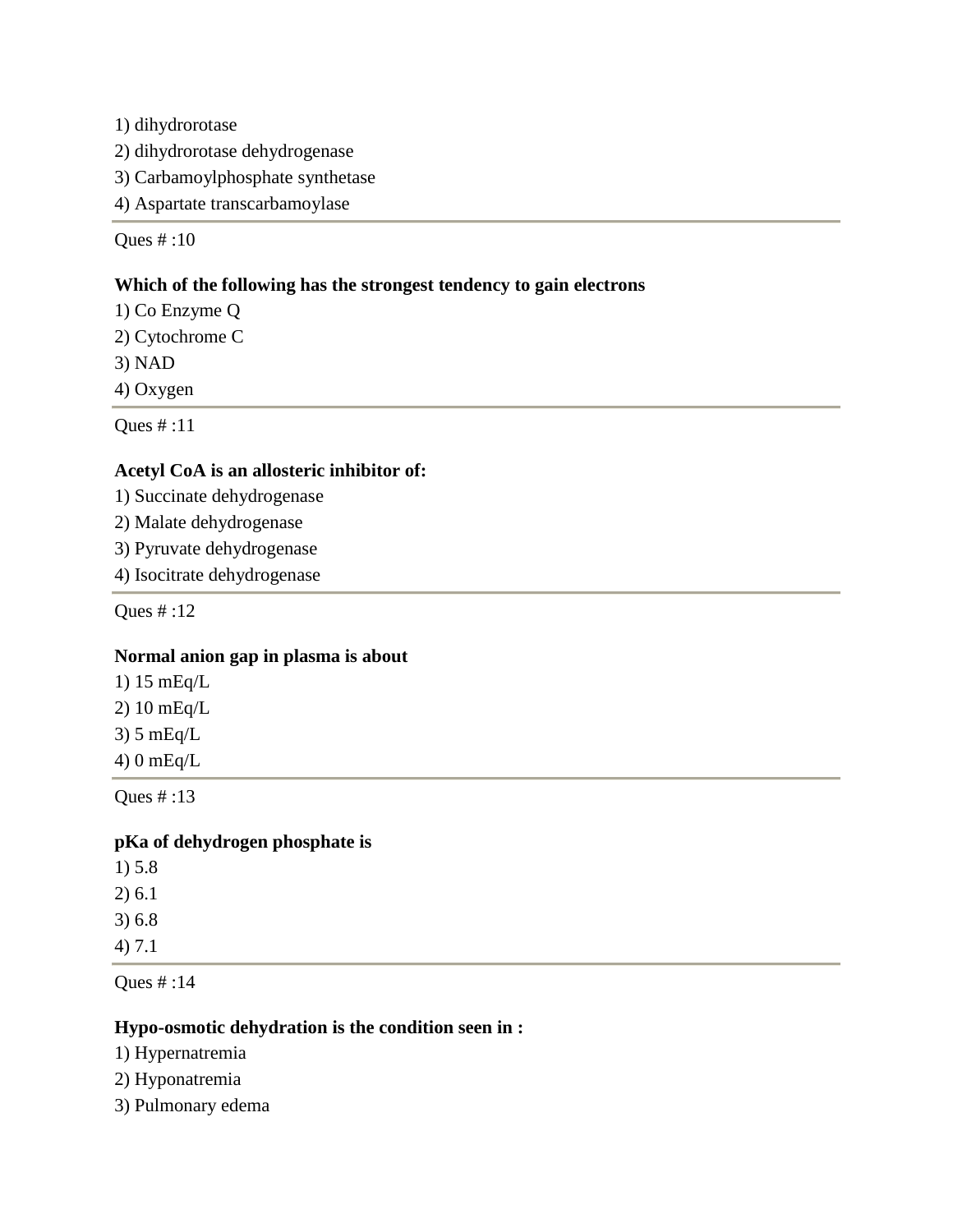### 4) All

Ques # :15

#### **Congestive heart failure is characterized by**

- 1) Increase plasma volume
- 2) Decreased plasma volume
- 3) Increased sodium loss
- 4) Decreased potassium retention

Ques # :16

#### **Osmoreceptors are present in**

- 1) Capillaries
- 2) Aortic arch
- 3) Carotid sinus
- 4) Hypothalamus

Ques # :17

### **A:G ration could be reserved in all , EXCEPT**

- 1) Acute viral hepatitis
- 2) Nephrotic Syndrome
- 3) Cirrhosis
- 4) Advanced alcoholic liver disorder

Ques # :18

#### **Cystatin C is marker for**

- 1) Distal tubular function
- 2) Renin angeotensin system
- 3) Glomerular function
- 4) none of them

Ques # :19

### **Ferrochelatase is deficient in**

- 1) Acute intermittent porphyria
- 2) Porphiria cutanea
- 3) Hereditary corproporphyria
- 4) Protoporphyria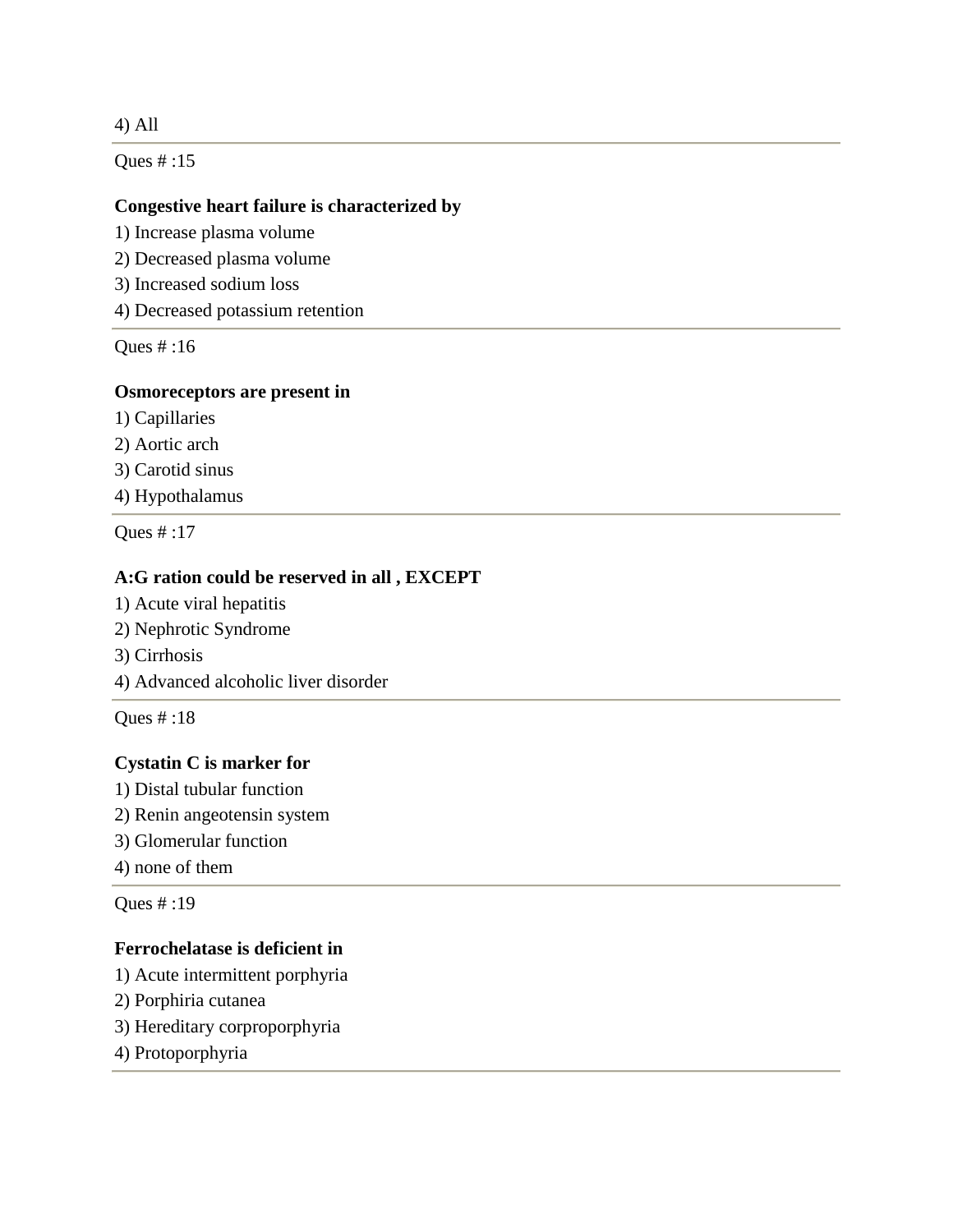#### **A person on a fat free carbohydrate rich diet continues to grow obese. Which of the following lipoprotein is likely to be elevated in his blood**

1) Chylomicrons

2) VLDL

3) LDL

4) HDL

Ques # :21

# **The RDA for lipids per day for normal adults is:**

1) 20 gms

2) 45 gms

3) 40 gms

4) 50 gms

Ques # :22

#### **Hormone response elements are located in:**

- 1) Nucleus
- 2) Mitochondria
- 3) Cell membrane
- 4) Cytosol

Ques # :23

#### **CD 4 is a transmembrane protein present in**

- 1) Plasma cells
- 2) Cytotoxic C cells
- 3) Helper T cells

4) Suppressor T cells

Ques # :24

#### **Antibodies are classified on the basis of their :**

- 1) Size
- 2) Heavy chains
- 3) Light chains
- 4) Idiotypes

Ques # :25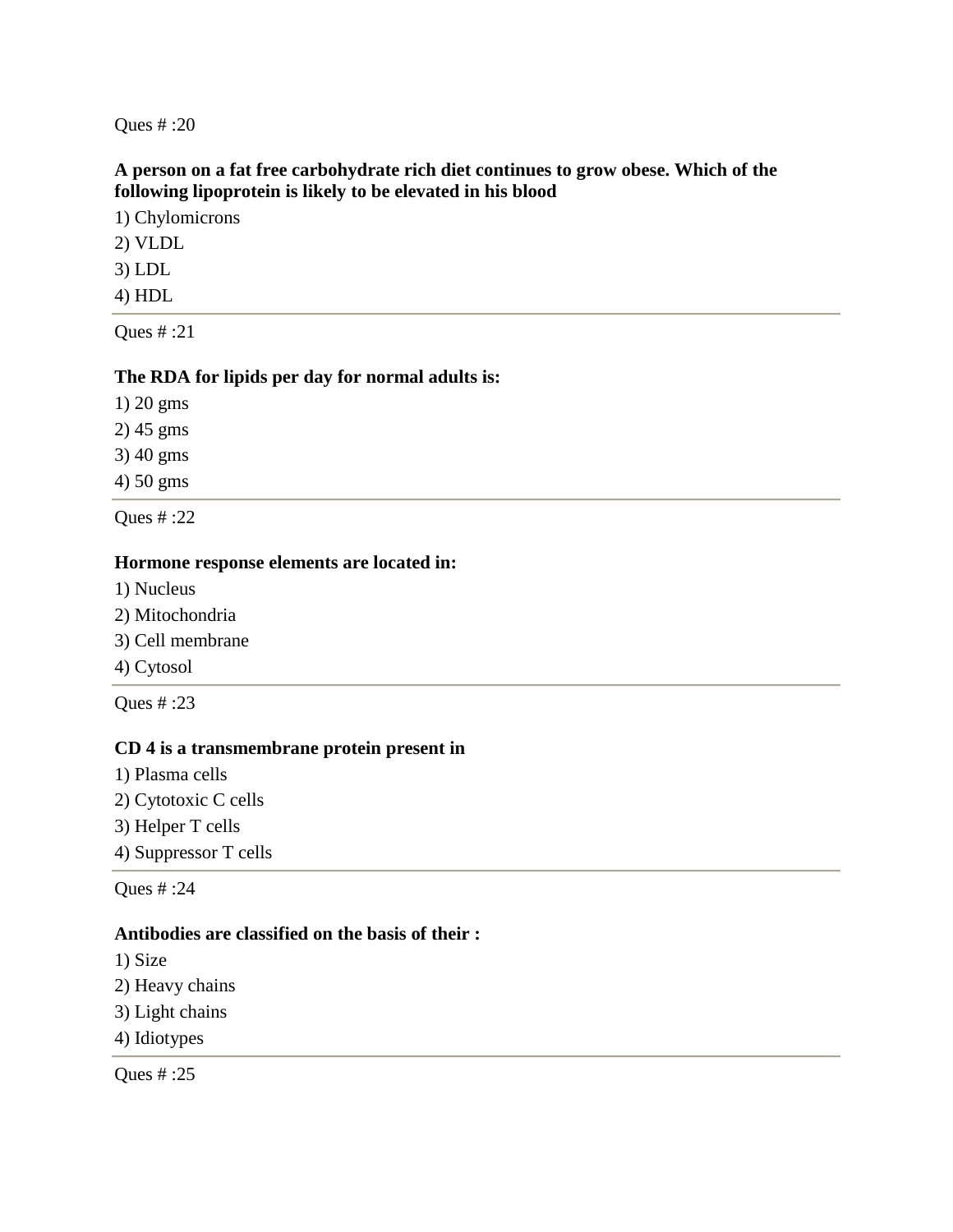#### **The antibody present in lowest concentration in plasma**

1) Ig E

2) Ig D

3) Ig G

4) Ig A

Ques # :26

# **The genes for the light chains of Immunoglobulins are located on chromosomes**

1) 2 and 22

2) 2 and 14

3) 2 and 16

4) 2 and 10

Ques # :27

# **Waldenstrom's macroglobulinemia occurs due to increase of**

1) Ig A

2) Ig M

3) Ig D

4) Ig G

Ques # :28

# **Ciprofloxacin inhibits the synthesis of :**

1) m RNA

2) DNA

3) t RNA

4) r RNA

Ques # :29

# **Which of the following is not a protein misfolding disorder**

- 1) Tuberculosis
- 2) Alzheimer's disease
- 3) Cystic fibrosis
- 4) Prion disease

Ques # :30

# **Which type of RNA has the highest percentage of modified base**

1) m RNA

2) t RNA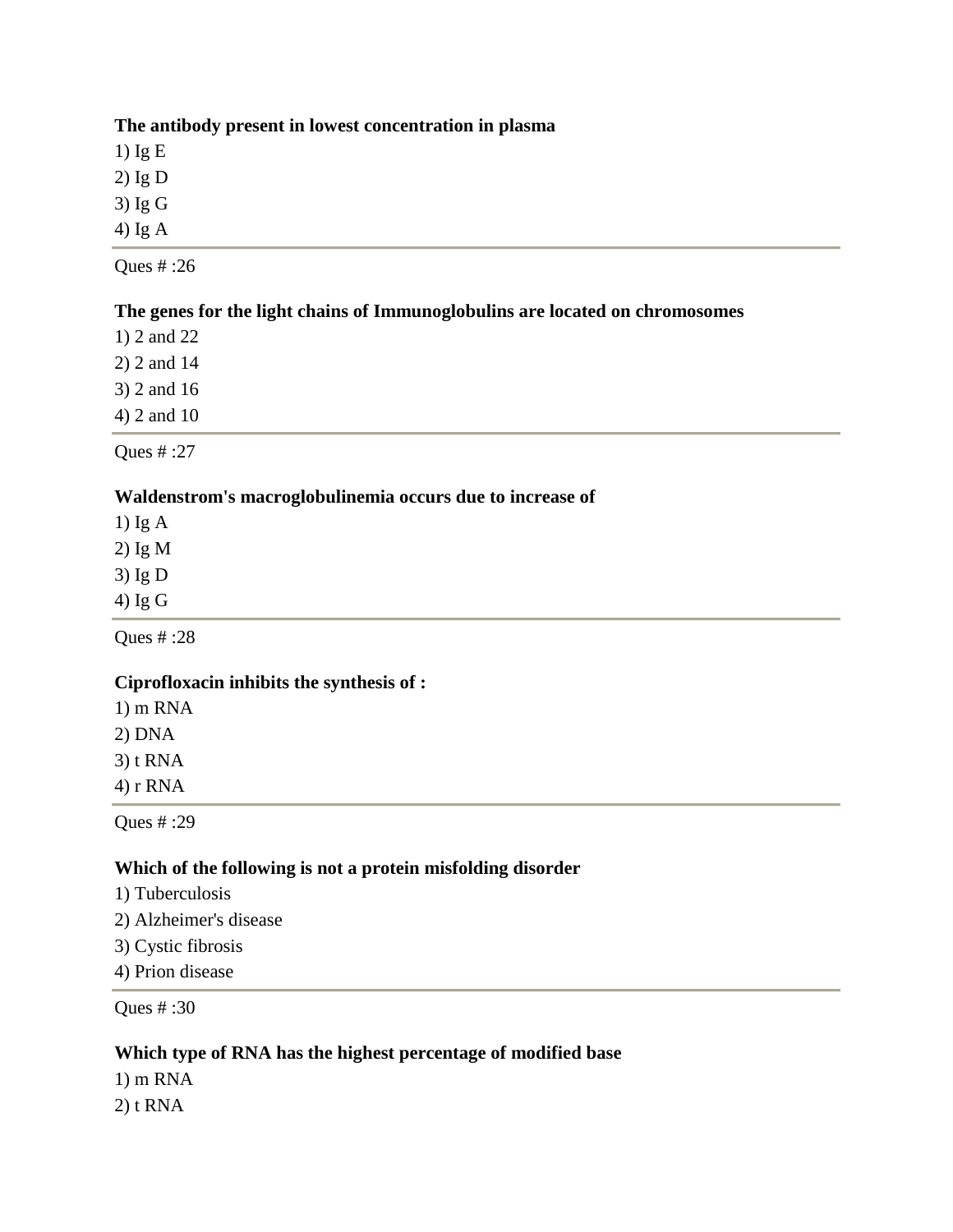3) r RNA 4) Sn RNA

Ques # :31

#### **The first gene therapy in human was carried out by French Anderson in:**

- 1) 1990
- 2) 1970
- 3) 1980
- 4) 1995

Ques # :32

#### **Aging cell will release iron with the help of a copper containing protein called**

- 1) Hepcidin
- 2) Hephaestin
- 3) Hemosiderin
- 4) Hemopexin

Ques # :33

#### **Which monosaccharide causes sequestering of phosphate in cell**

- 1) Glucose
- 2) Fructose
- 3) Ribose
- 4) Galactose

Ques # :34

#### **Amino acid with thio-ether group is**

- 1) Cysteine
- 2) Histidine
- 3) Methionine
- 4) Threonine

Ques # :35

### **Hydrolysis of ATP into ADP and Pi liberates energy of**

- 1) 3.4 kcal/mol
- 2) 5.0 kcal/mol
- 3) 7.3 kcal/mol
- 4) 10.3 kcal/mol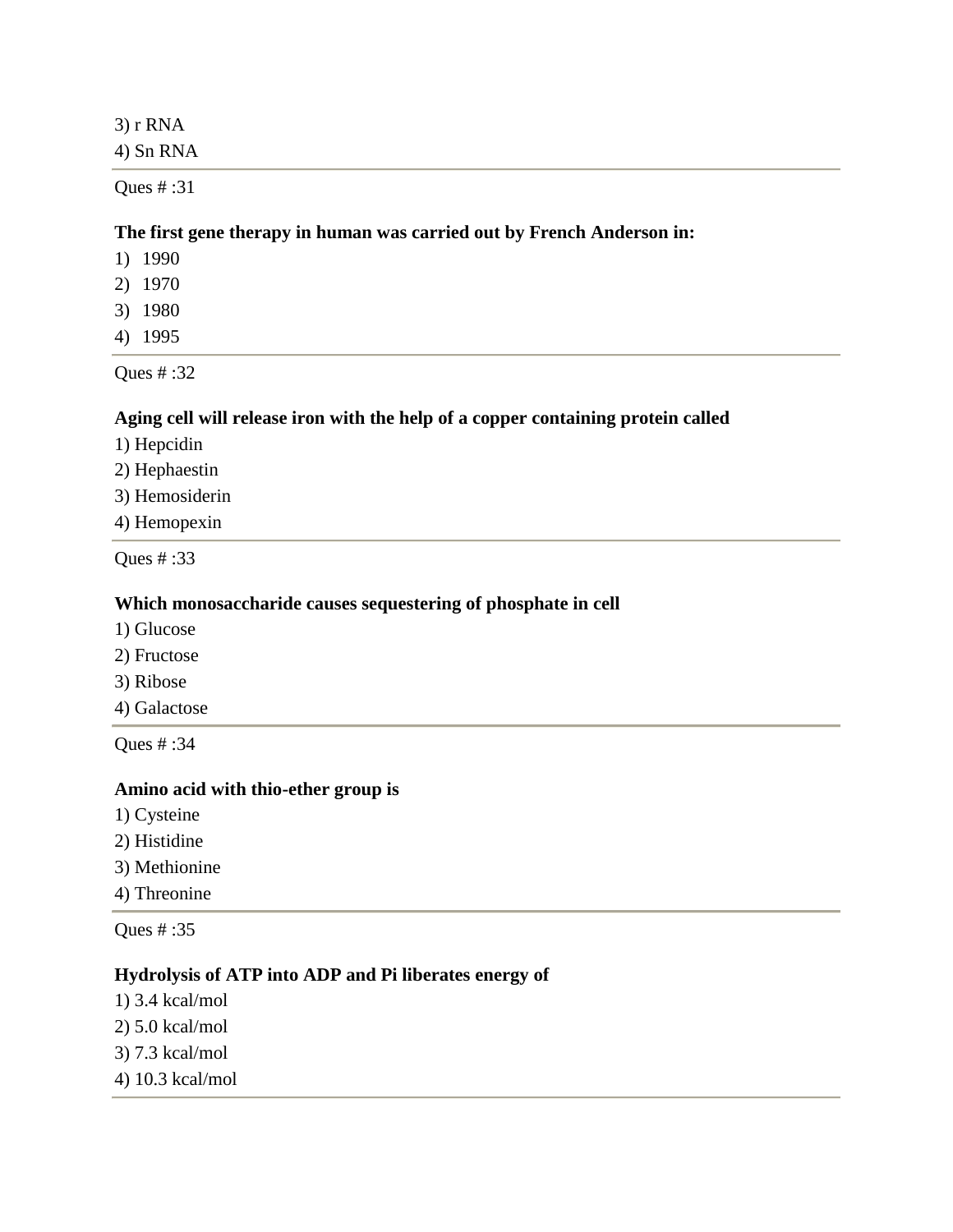#### **Enzyme used as a therapeutic agent**

1) Asparaginase 2) Gamma glutamyltransferase 3) Taq Polymerase 4) Restriction endonuclease

Ques # :37

### **Which molecular form of vitamine- A has role in skin disease**

- 1) Beta-carotene
- 2) Retinol
- 3) Retinoic acid
- 4) Retinal

Ques # :38

### **Peptide linkage is present in which vitamine structure**

- 1) Riboflavin
- 2) Pantothenic acid
- 3) Biotin
- 4) Niacin

Ques # :39

#### **Iodide pump in thyroid gland functions by:**

- 1) Primary active transport system
- 2) Carrier type transport system
- 3) Vesicular type transport system`
- 4) Secondary active transport system

Ques # :40

#### **Detoxification of methanol and ethanol is done through**

- 1) Hydrolysis
- 2) Oxidation
- 3) Reduction
- 4) Conjugation

Ques # :41

### **Major cause of metabolic acidosis is:**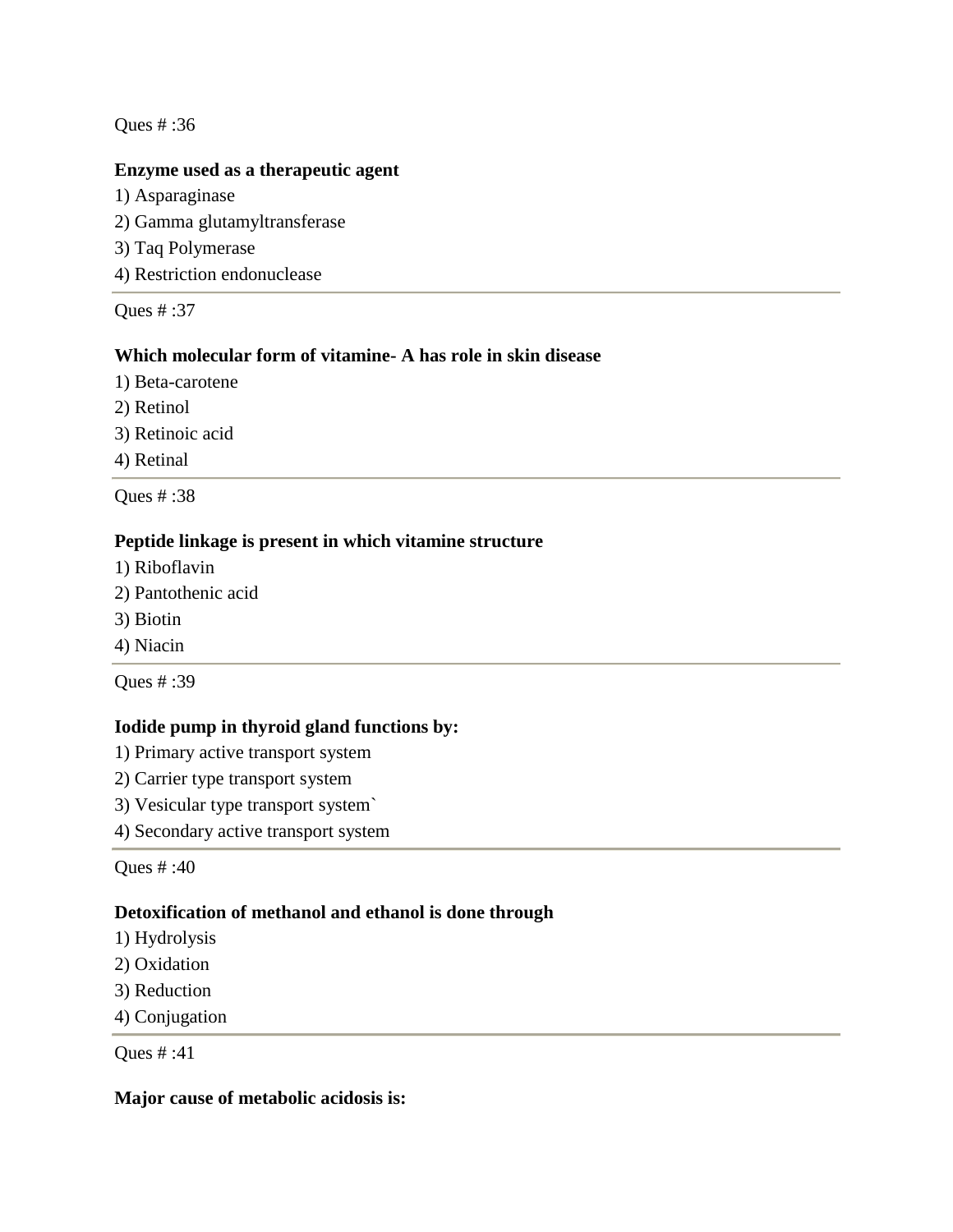- 1) Overdose of narcotics
- 2) Potassium deficiency
- 3) Hepatic failure
- 4) Diabetic ketoacidosis

# **Specific Dynamic Action(SDA) is highest for**

- 1) Carbohydrates
- 2) Lipids
- 3) Proteins
- 4) Vitamins

Ques # :43

#### **Dietary fibers have beneficial effects in:**

- 1) Cancers
- 2) Diabetes mellitus
- 3) Obesity
- 4) All of them

Ques # :44

#### **Trace metal used for prevention of peroxidation of lipids**

- 1) Selenium
- 2) Chromium
- 3) Cobalt
- 4) Molybdenum

Ques # :45

#### **Disease associated with impaired synthesis of collagen protein**

- 1) Scurvy
- 2) Alport syndrome
- 3) Ehlers-Danlos syndrome
- 4) all of them

Ques # :46

#### **Pauly's test is for the presence of**

- 1) Histidine
- 2) Arginine
- 3) Tyrosine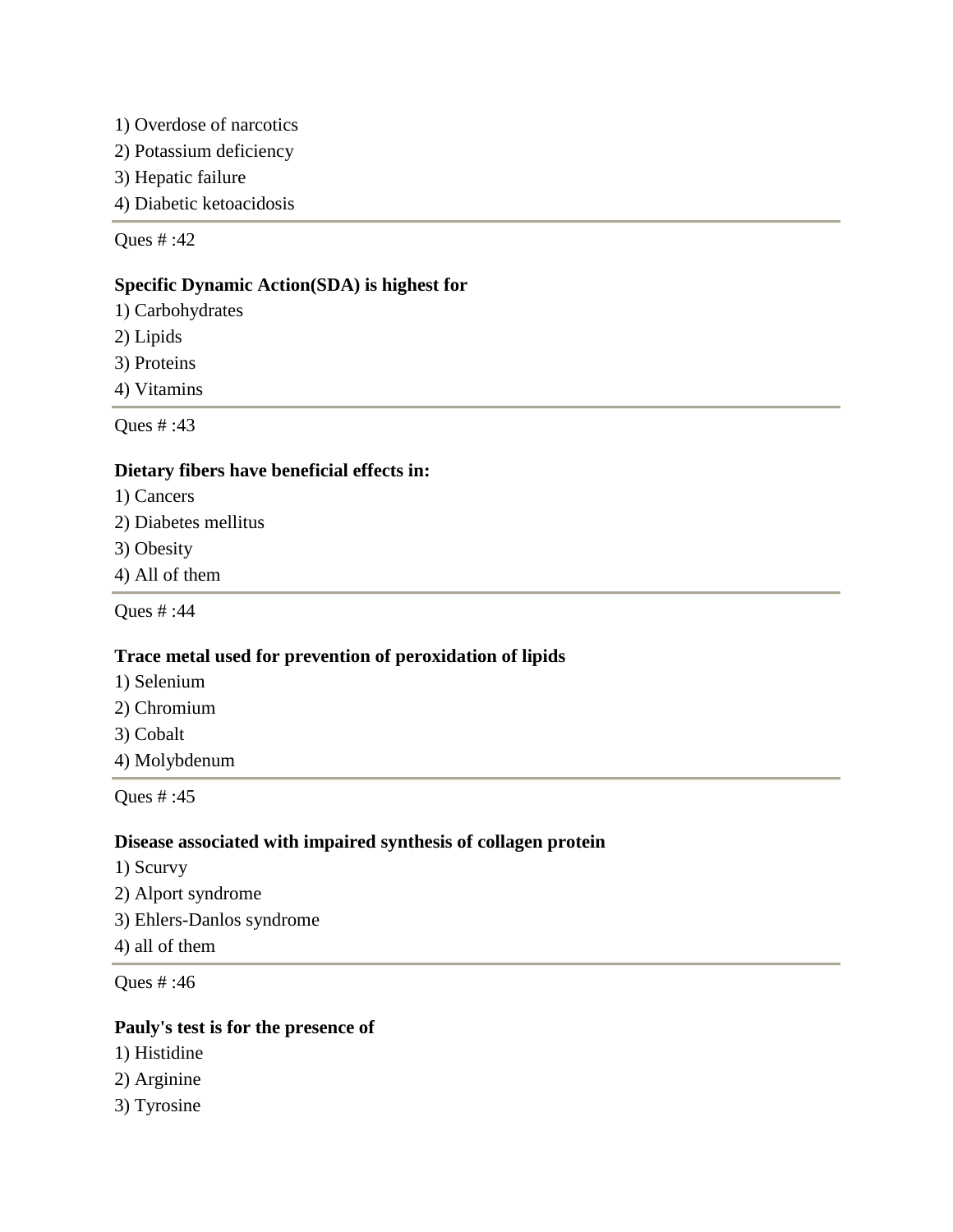#### 4) Tryptophan

Ques # :47

### **Allopurinol is structural analog of:**

- 1) Hypoxanthine
- 2) Xanthine
- 3) Uric acid
- 4) Alloxanthine

Ques # :48

# **Coenzyme that is not a vitamin derivative**

- 1) S-adenosyl methionine
- 2) Lipoic acid
- 3) Pyridoxyl phosphate
- 4) Tetrahydrofolate

Ques # :49

# **Hydroxylatiom of 25-hydroxycholecalciferol by 1-α hydroxylase occurs in :**

- 1) Skin
- 2) Liver
- 3) Kidneys
- 4) Intestine

Ques # :50

#### **Eating excess raw eggs causes deficiency of**

- 1) Riboflavin
- 2) Niacin
- 3) Folic acid
- 4) Biotin

Ques # :51

#### **A salivary protein Gusten contains**

- 1) Zinc
- 2) Manganese
- 3) Selenium
- 4) Chromium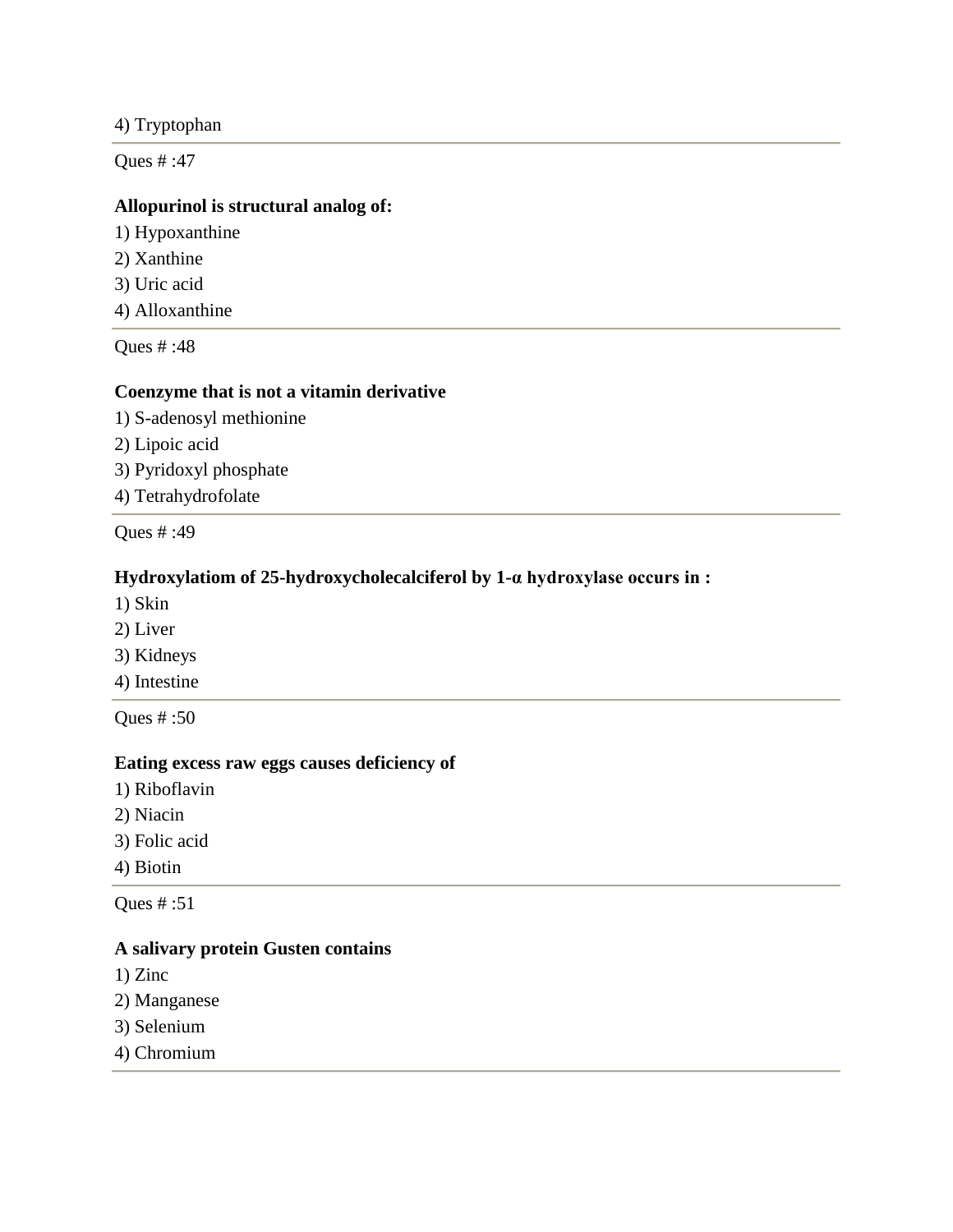#### **The tubular maximum for glucose (TmG) is**

- 1) .350 mg/min
- 2) .350 mg/dl
- 3) .350 mg/ml
- 4) .350 ml/min

Ques # :53

### **Porphyria inherited as autosomal recessive disorder :**

- 1) Erythropoietic protoporphyria
- 2) Congenital erythropoietic porphyria
- 3) Acute intermittent porphyria
- 4) Variegate porphyria

Ques # :54

### **Achlorhydria condition is seen in:**

- 1) Zollinger-Ellison syndrome
- 2) Gastric Carcinoma
- 3) Pernicious anemia
- 4) Duodenal ulcer

Ques # :55

#### **Water excretion by kidneys is tightly regulated by:**

- 1) Aldosterone
- 2) Epinephrine
- 3) Oxytocin
- 4) Vasopressin

Ques # :56

#### **In replication the function of following enzyme is comparable with Zip opener**

- 1) DNA Liagase
- 2) DNA Helicase
- 3) DNA Gyrase
- 4) DNA topoisomerase

Ques # :57

#### **In translation, the number of high energy phosphate bonds used for incorporating a single**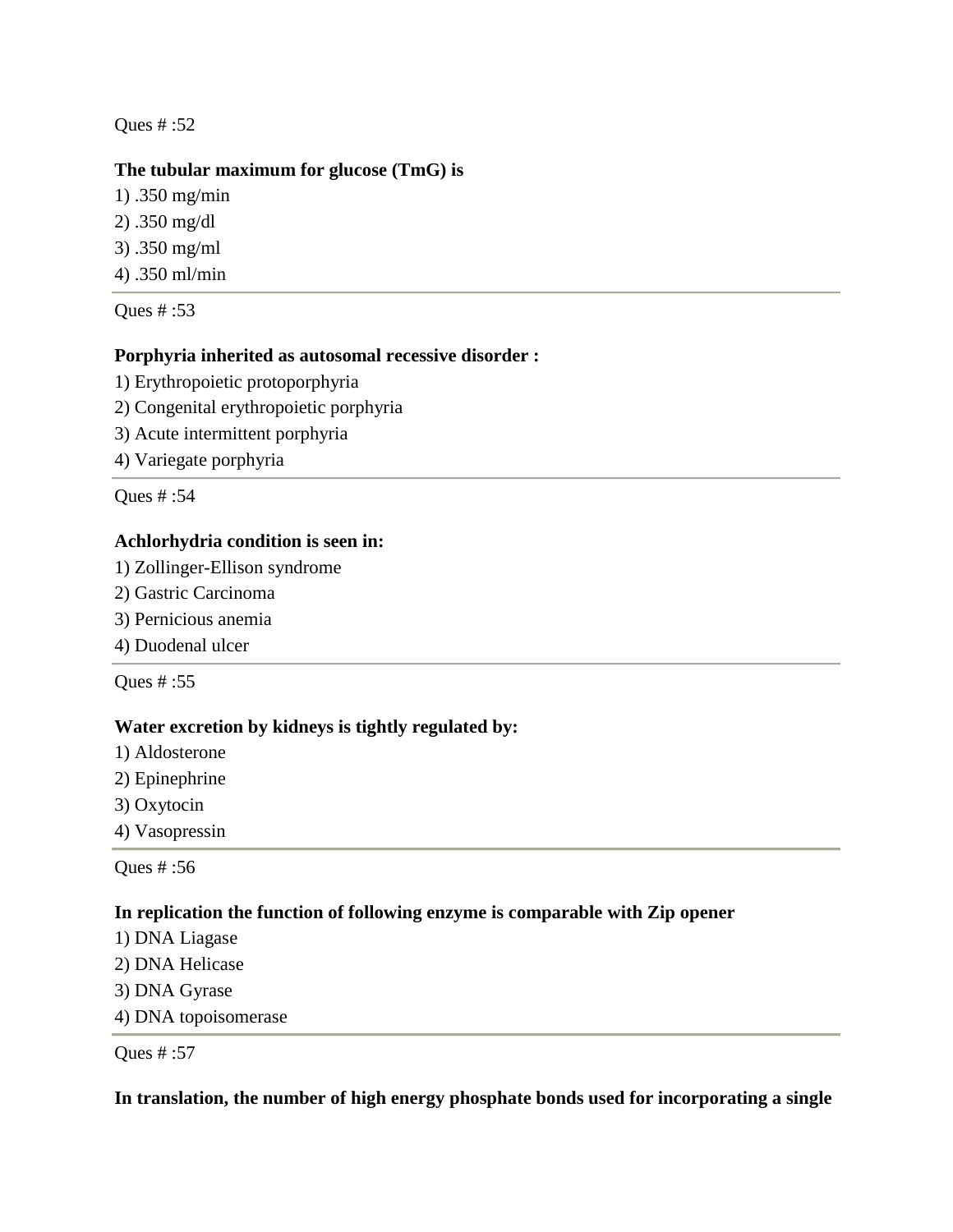#### **amino acid is**

1) 3

2) 4

3) 5

4) 6

Ques # :58

# **Oncogenic virus which is not a DNA virus**

1) Adenovirus

2) Papovirus

3) Retro virus

4) Herpes virus

Ques # :59

#### **Seperation of molecules in electrophoresis depends on**

1) Size

- 2) Charge
- 3) Magnitude of current
- 4) All of them

Ques # :60

#### **Prostanoids includes all EXCEPT**

- 1) Prostacyclins
- 2) Lipoxins
- 3) Thromboxanes
- 4) Prostaglandin

Ques # :61

# **Triple Helix structure is seen in**

- 1) Collagen
- 2) Silk
- 3) Myoglobin

4) Hemoglobin

Ques # :62

# **Trehalose is :**

1) Non reducing disaccharide

2) Major sugar of insect hemolymph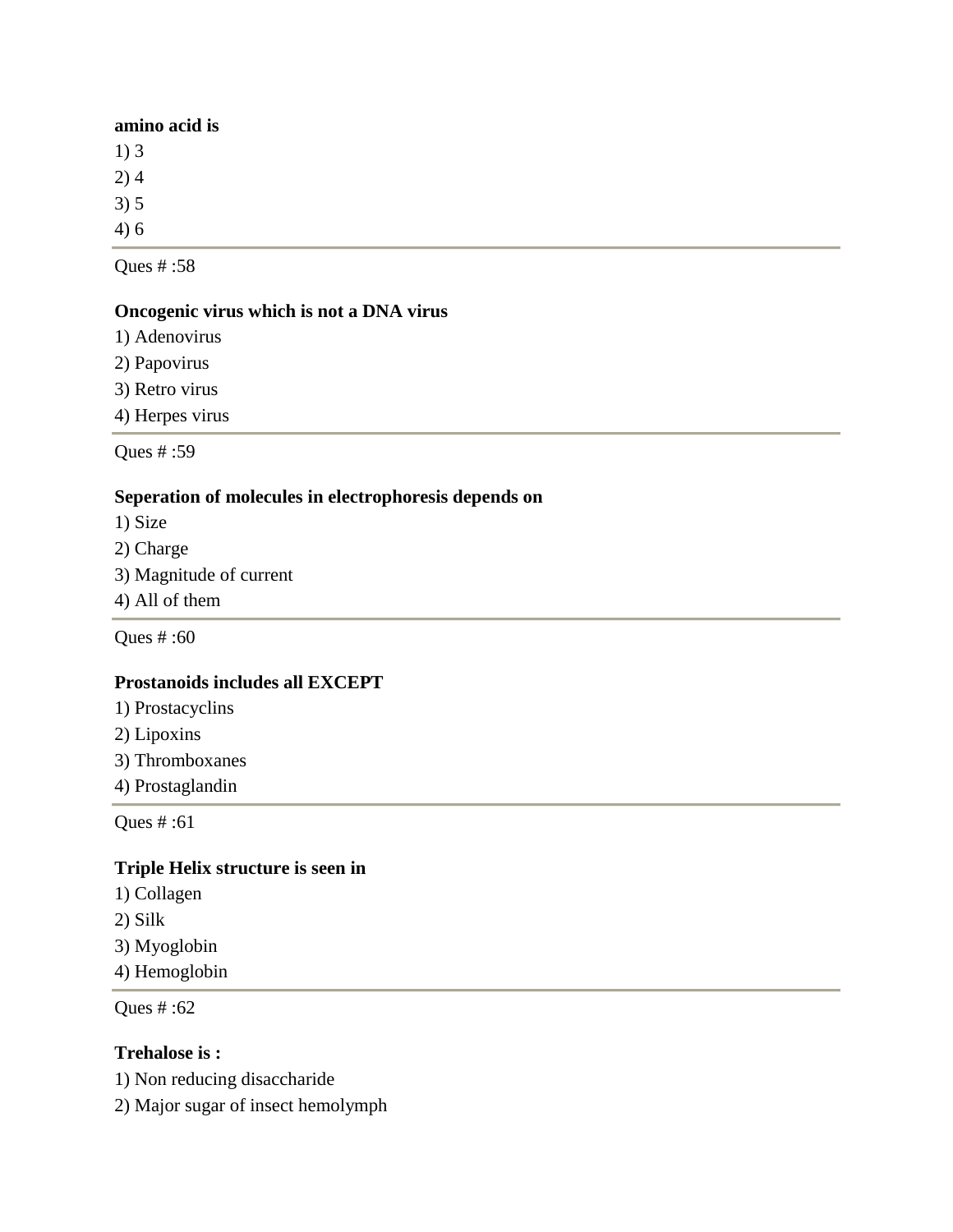3) Hydrolyzed into two-α glucose molecule

4) All of them

Ques # :63

#### **The Phase-I biotransformation includes all reactions except**

- 1) Oxidation
- 2) Conjugation
- 3) Hydrolysis
- 4) Reduction

Ques # :64

### **Release of which hormone from endronic gland is facilitated by calcium ions**

- 1) Insulin
- 2) PTH
- 3) Calcitonin
- 4) All of them

Ques # :65

#### **Hypoxia Occuring in high altitudes causes**

- 1) Metabolic acidosis
- 2) Respiratory alkalosis
- 3) Metabolic acidosis
- 4) Respiratory acidosis

Ques # :66

#### **Increased urinary excretion of uroblinogen is observed in**

- 1) Hemolytic jaundice
- 2) Hepatic jaundice
- 3) Obstructive jaundice
- 4) All of them

Ques # :67

### **Kidneys regulate electrolyte balance through**

- 1) Aldosterone
- 2) Atrial natriuretic factor
- 3) Bradykinin and Kallidin
- 4) All of them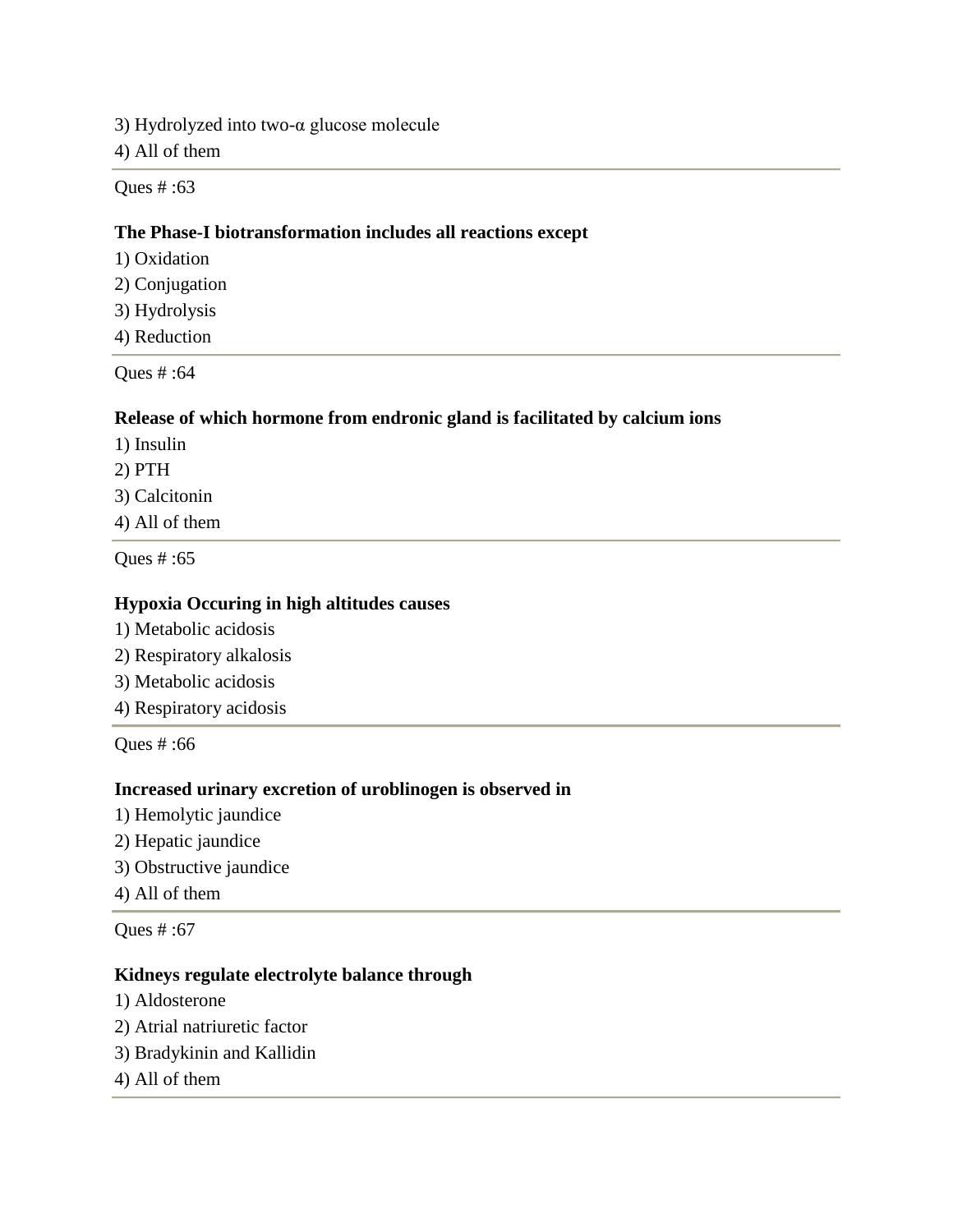### **Clinical manifestation of Kwashiorkor includes EXCEPT**

- 1) Oedema
- 2) Diarrhoea
- 3) Moon face
- 4) Emaciation

Ques # :69

### **Minamata disease is due to toxicity of:**

- 1) Mercury
- 2) Arsenic
- 3) Cadmium

4) Lead

Ques # :70

### **Which immunoglobulin mediates primary immune response**

1) Ig G

- 2) Ig A
- 3) Ig M
- 4) Ig D

Ques # :71

# **High degree of fidelity during replication is maintained by:**

- 1) DNA topoisomerase
- 2) DNA Helicase
- 3) DNA polymerase
- 4) DNA ligase

Ques # :72

#### **The promotors elements of transcription are present on:**

- 1) Template strand
- 2) Coding strand
- 3) RNA polymerase
- 4) hn-RNA

Ques # :73

#### **Which one is antioncogene:**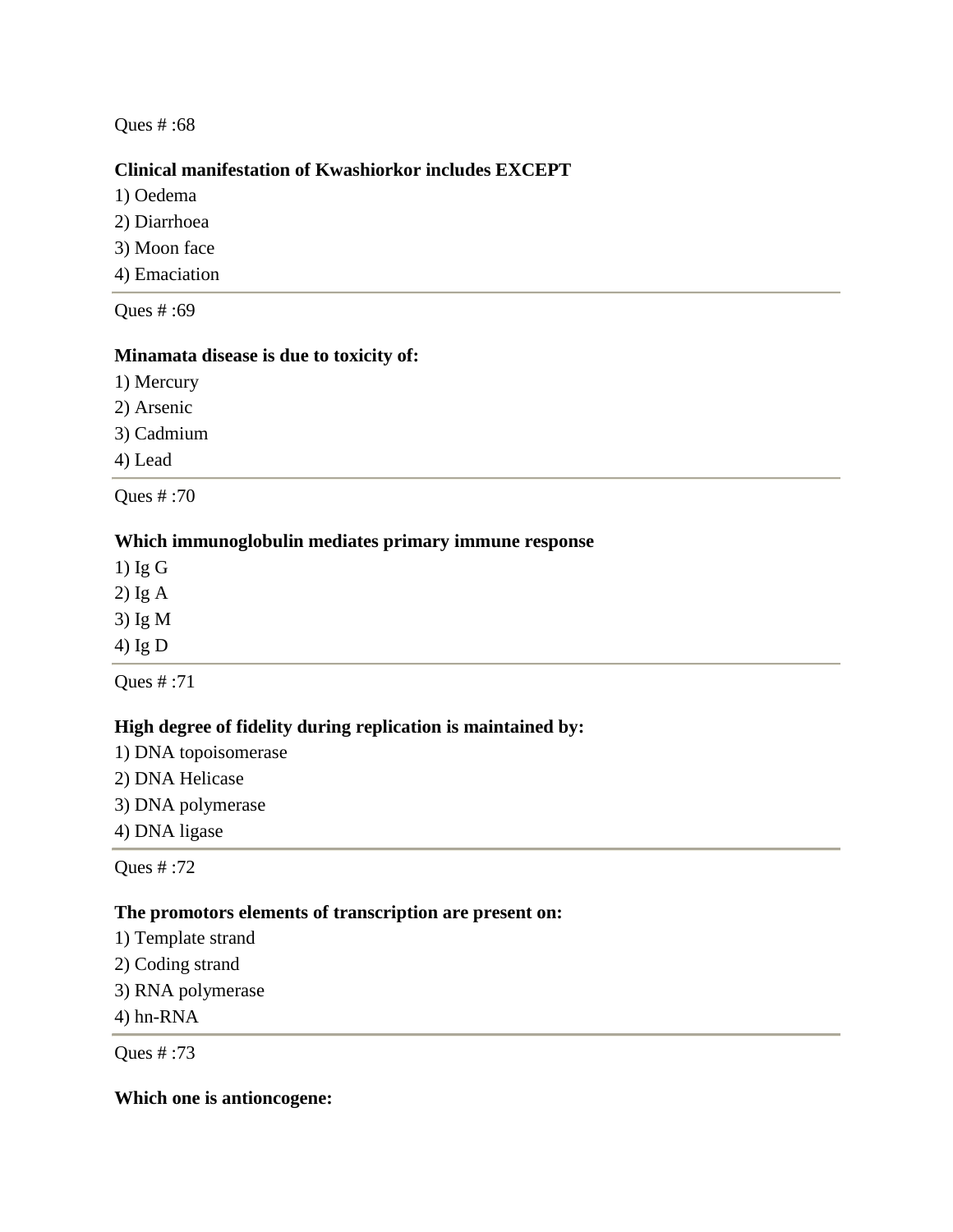1) c-ras 2) v-ras 3) c-myc 4) RB1

Ques # :74

### **All the following are glycoproteins EXCEPT:**

1) TSH 2) Globosides 3) Alkaline Phosphotase 4) Lectins

Ques # :75

### **The property of surface tension is applied in all processes except:**

- 1) Digestion and Absorption of fats
- 2) Exchange of gases in lungs
- 3) Oedema due to hypoalbuminemia
- 4) Detections of bile salts in urine

Ques # :76

#### **One amino acid may have more than one codon. The property of genetic code is :**

- 1) Degeneracy
- 2) Specificity
- 3) Universality
- 4) Unambiguity

Ques # :77

#### **Tumour marker associated with carcinoma thyroid gland:**

1) Alphafetoprotein 2) CA-125 3) Calcitonin 4) Neuron specific enolase

Ques # :78

#### **Hormone that causes obesity**

- 1) Laptin
- 2) Ghrelin
- 3) Adiponectin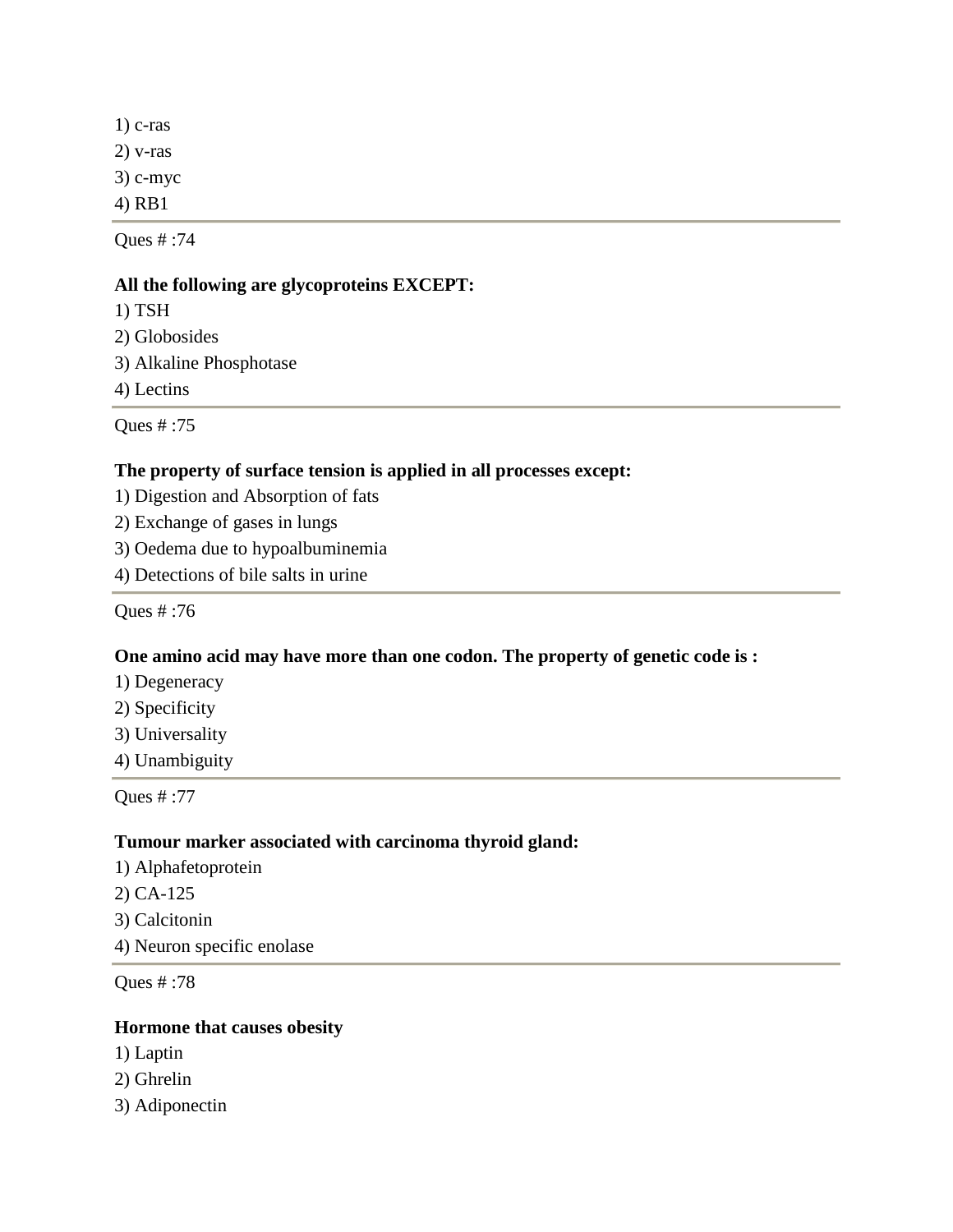#### 4) PYY-36

Ques # :79

#### **Compound acting as inhibitor of complex-I of electron transport chain**

1) Malonate

- 2) Amobarbital
- 3) Antimycin-A
- 4) Cyanide

Ques # :80

#### **Level of structural organization preserved during denaturation of proteins:**

- 1) Primary
- 2) Secondary
- 3) Tertiary
- 4) Quaternary

Ques # :81

#### **Cardiolipin is associated with**

- 1) Barth syndrome
- 2) Parkinson's disease
- 3) Tangier's disease
- 4) All of them

Ques # :82

#### **The nitrogen atoms in urea originates from:**

- 1) Ammonia and alanine
- 2) Ammonia and glutamine
- 3) Glutamate and aspartate
- 4) Alanine and aspartate

Ques # :83

#### **Barlows disease is due to deficiency of :**

- 1) Vitamin-A
- 2) Vitamin-C
- 3) Vitamin-K
- 4) Vitamin-B3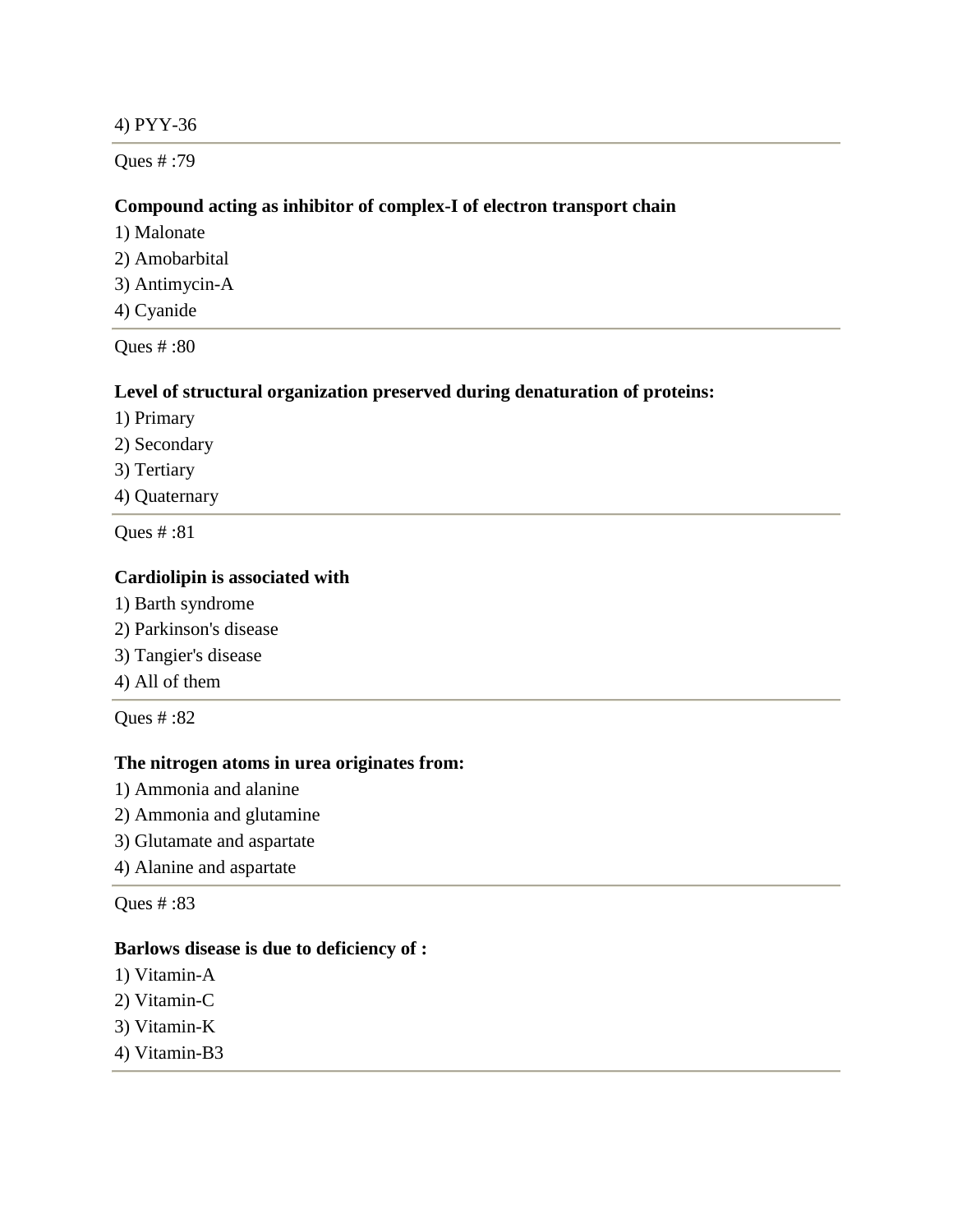#### **Argentaffinomas in malignant carcinoid are usually seen in cells of :**

- 1) Brain
- 2) Gastrointestinal tract 3) Heart
- 4) Lungs

Ques # :85

#### **The compound providing color to stool is :**

- 1) Bilirubin
- 2) Stercobilinogen
- 3) Stercobilin
- 4) Urobilinogen

Ques # :86

#### **the amino acid required for the synthesis of Nitric oxide**

- 1) Alanine
- 2) Argininoosuccinate
- 3) Tryptophan
- 4) Arginine

Ques # :87

#### **Regulatory gene in Lac-operon is:**

- 1) Lac-I
- 2) Lac-Z
- 3) Lac-Y
- 4) Lac-A

Ques # :88

#### **Inhibition of glycolysis by oxygen is known as:**

- 1) Krebs effect
- 2) Hills effect
- 3) Cori's effect
- 4) Pasteur effect

Ques # :89

#### **The hormone that stimulates mammotropic and lactogenic action is**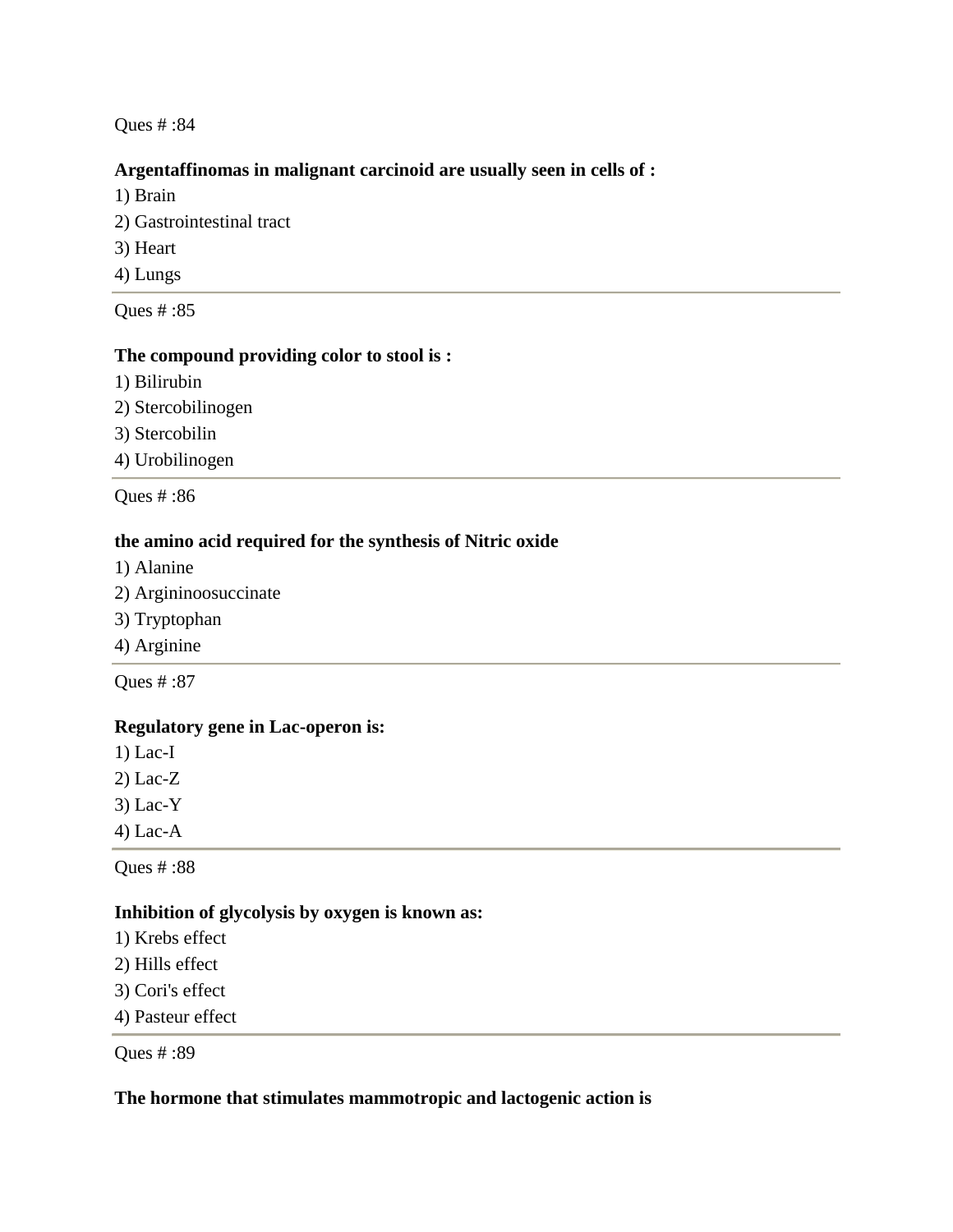1) TSH 2) Prolactin 3) LH 4) Progestrone

Ques # :90

### **The Biochemical marker for the assessment of lipid peroxidation is:**

- 1) Hydroperoxide
- 2) Reactive hydrogen species
- 3) Malondialdehyde
- 4) Ceruloplasmin

Ques # :91

### **The nucleotide used in the treatment of orotic aciduria is:**

- 1) Adenosine
- 2) Guanosine
- 3) Thymidine
- 4) Uridine

Ques # :92

#### **Bence Jones protein in urine is detected by:**

- 1) FIGLU test
- 2) Bradshaw's test
- 3) Hay's test
- 4) Rothera's test

Ques # :93

#### **Which type of solution is used to reduce the intracranial pressure?**

- 1) Isotonic
- 2) Hypotonic
- 3) Hypertonic
- 4) Colloidal

Ques # :94

### **Choline plays role in all except**

- 1) Transmethylation
- 2) Nerve transmission
- 3) Blood coagulation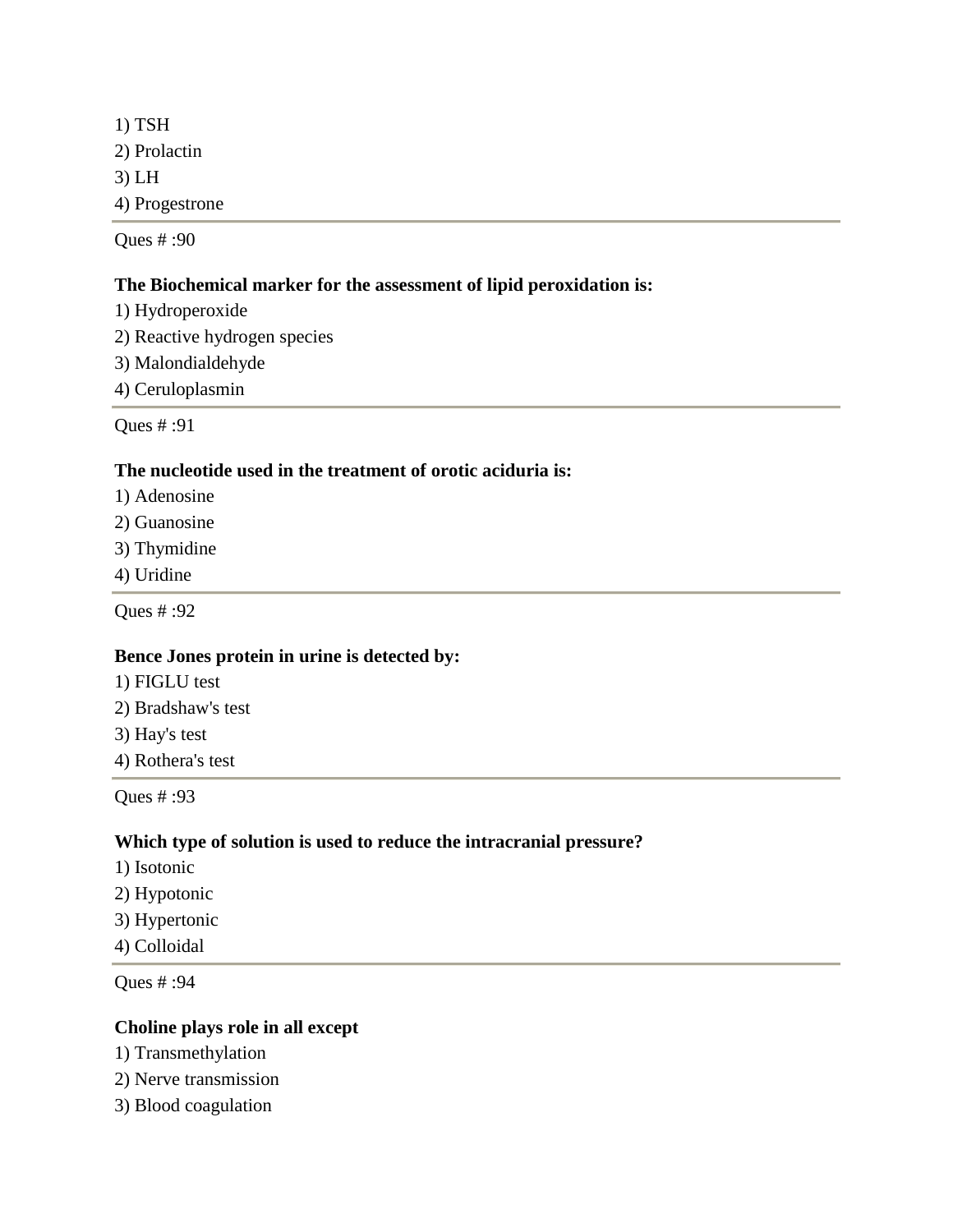4) Lipotropic factor

Ques # :95

### **In-vitro techniques used for the production of monoclonal antibodies is :**

1) Recombinant DNA technology

- 2) Hybridoma technology
- 3) Polymerase chain reaction
- 4) ELISA

Ques # :96

#### **The most damaging radiation to the tissues are**

- 1) Alpha rays
- 2) Beta rays
- 3) Gamma rays
- 4) Radiowaves

Ques # :97

# **Disease related to diffective repair of DNA damage are all except**

- 1) Xeroderma pigmentosum
- 2) Prion Disease
- 3) Cockayne syndrome
- 4) Ataxia telangiectasia

Ques # :98

# **Carnitine is sythesized from amino acids**

- 1) Lysine and cysteine
- 2) Lysine and arginine
- 3) Lysine and glycine
- 4) Lysine and Methionine

Ques # :99

# **In myocardial infaction serum level of the which LDH enzyme is elevated :**

- 1) LDH-1 2) LDH-3
- 3) LDH-4
- 4) LDH-5